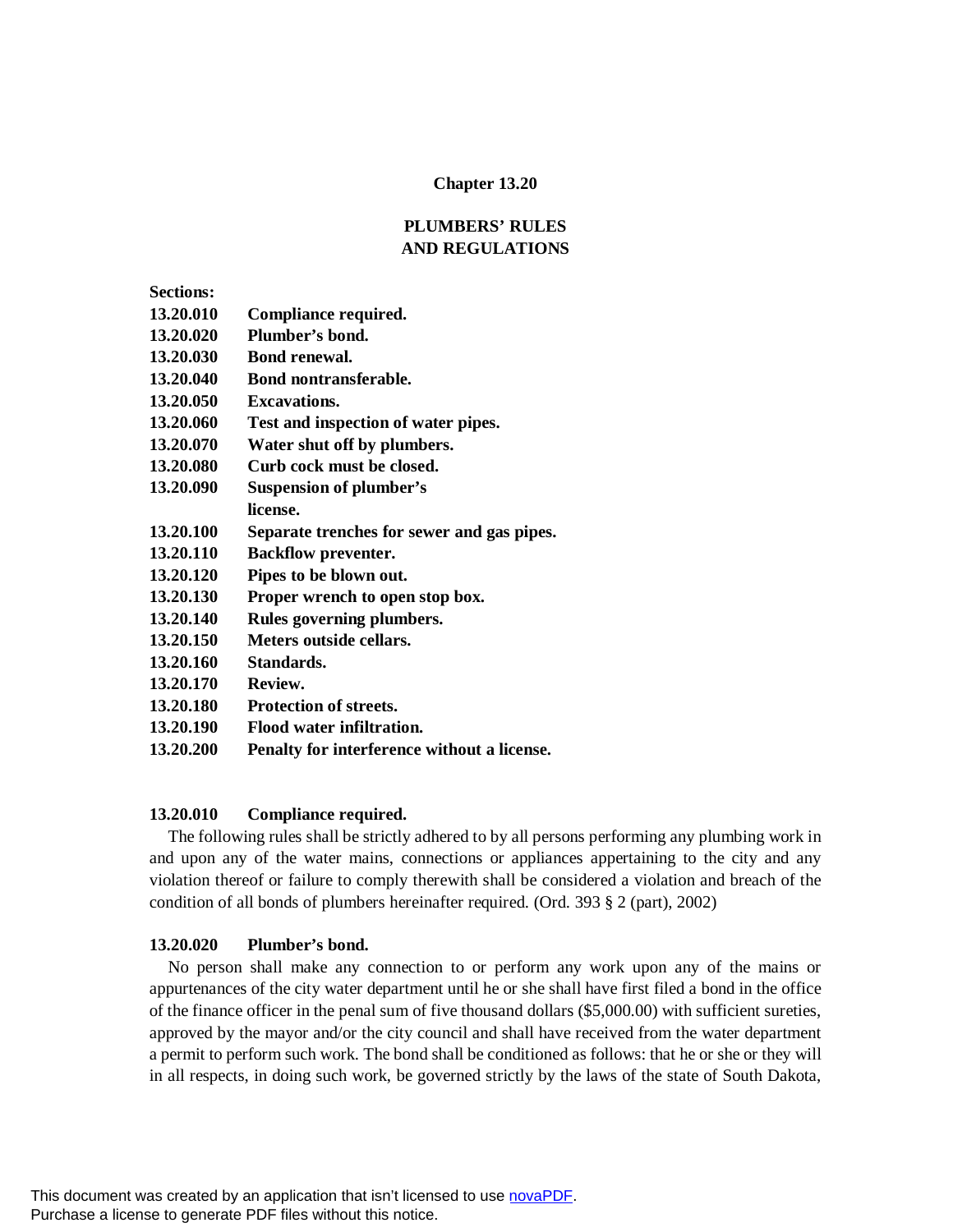North Sioux City Ordinances and Uniform Plumbing Code; that he or she or they will pay to the city any and all damages it may sustain by reason of his or her or their violation of such rules and regulations, and for any negligence or want of due care on his or her or their part in doing any work in and about the water mains or property belonging to the water department. (Ord. 393 § 2 (part), Rule 1, 2002)

### **13.20.030 Bond renewal.**

Any plumber doing any work upon the water department's mains or connections thereto, shall on the first day of April of each and every year, file a new bond and take out a new license. (Ord. 393 § 2 (part), Rule 2, 2002)

## **13.20.040 Bond nontransferable.**

No plumber shall, directly or indirectly, allow any other person to do any work upon the water mains or appliances under this bond. (Ord. 393 § 2 (part), Rule 3, 2002)

### **13.20.050 Excavations.**

All excavations in streets and alleys and back filling thereof, must be done in accordance with the city's ordinances and requirements. (Ord. 393 § 2 (part), Rule 4, 2002)

## **13.20.060 Test and inspection of water pipes.**

No water pipes laid underground shall be covered and the trenches filled up by any plumber until after the water has been turned on into such pipes and the pipes have been tested and found to be watertight, inspected by the inspector of the water department during normal working hours. The plumber shall give the city forty-eight (48) hours notice prior to testing of the water pipes. (Ord. 393 § 2 (part), Rule 5, 2002)

## **13.20.070 Water shut off by plumbers.**

In case of leaks or other accidents to pipes or other apparatus connected with the water department, plumbers may shut off the water to make the necessary repairs. In all cases when plumbers shall make repairs to pipes or fixtures on any premises, they shall leave the water turned on or turned off, as they found it to be when they entered the premises to make such repairs. (Ord. 393 § 2 (part), Rule 6, 2002)

## **13.20.080 Curb cock must be closed.**

In no case shall any plumber, after the completion and trial of any plumbing work, if it be the first introduction of service to the premises, leave the water turned on the premises, but shall in all cases close the curb cock. (Ord. 393 § 2 (part), Rule 7, 2002)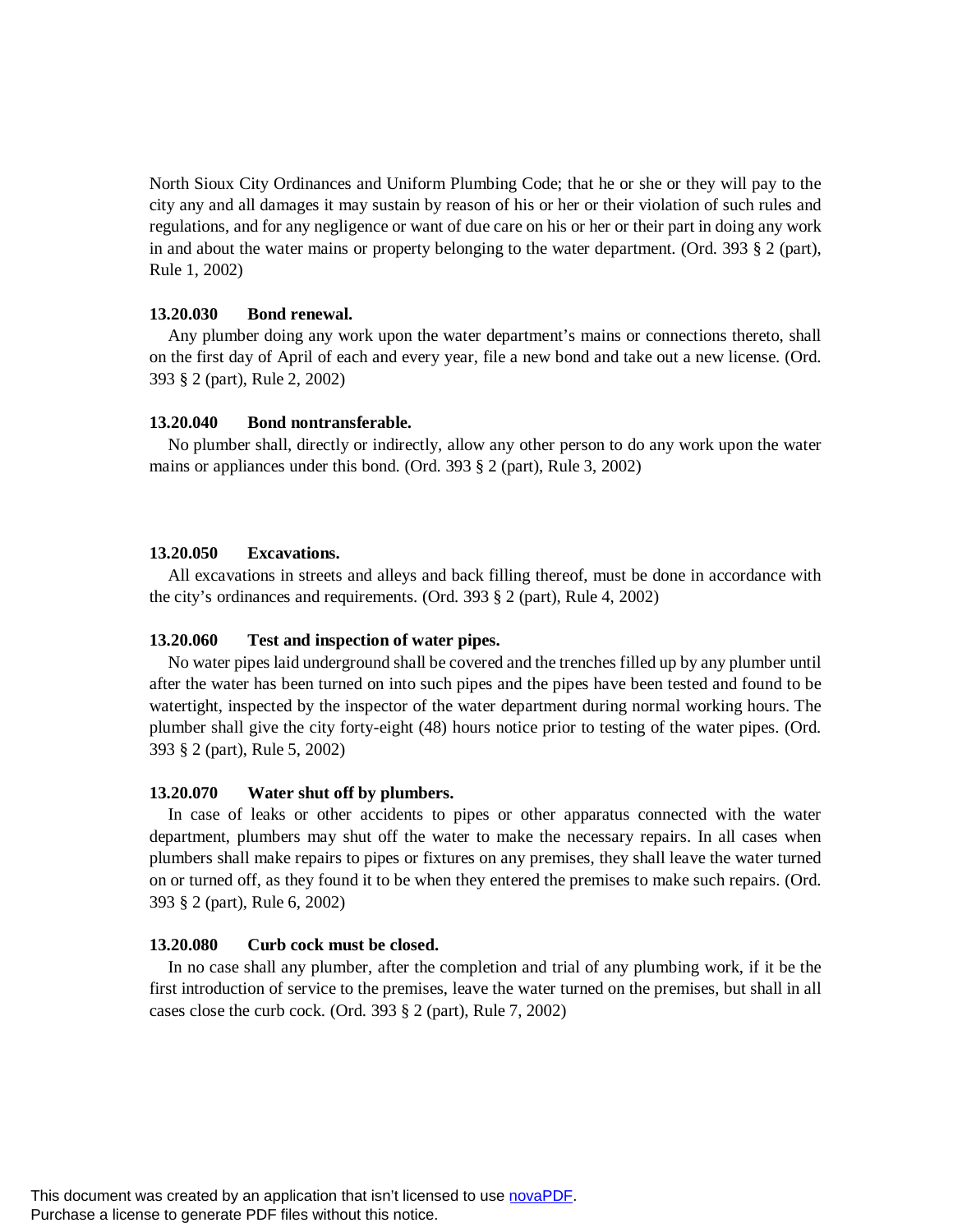### **13.20.090 Suspension of plumber's license.**

The water department shall have authority to suspend the right of any plumber to make connection to city property for noncompliance with these rules and regulations. Such suspension shall take effect immediately and shall remain in effect until the alleged violation and suspension can be reviewed by the city council. (Ord. 393 § 2 (part), Rule 8, 2002)

### **13.20.100 Separate trenches for sewer and gas pipes.**

Water pipes shall not be laid in the same trench with sewers or gas pipes, but an entire separate trench must be provided for their accommodation at locations and in conformance with plans approved by the city. (Ord.  $393 \text{ }$  \$ 2 (part), Rule 9, 2002)

### **13.20.110 Backflow preventer.**

A backflow preventer shall be placed on all service lines prior to the meter. For services outside the city limits, a backflow preventer and valve shall be installed in a city approved pit at the city limits. (Ord. 393 § 2 (part), Rule 10, 2002)

### **13.20.120 Pipes to be blown out.**

Plumber must first blow out the pipes before setting any meter, and the meter must in all cases be set without the use of red lead or any other substance for packing in the fittings and must be set level and made firm by resting on proper support. (Ord. 393 § 2 (part), Rule 11, 2002)

#### **13.20.130 Proper wrench to open stop box.**

The opening of stop boxes by plumbers by any means other than a proper wrench is strictly forbidden. All plumbers must have a stop box wrench attached to their keys for opening and closing stops. Any plumber breaking stop box cover or bolt will be required to pay for same. (Ord. 393 § 2 (part), Rule 12, 2002)

### **13.20.140 Rules governing plumbers.**

All plumbers shall be governed by the Uniform Plumbing Code and the General Rules of the water department insofar as they are applicable to the work they are performing. (Ord. 393 § 2 (part), Rule 13, 2002)

#### **13.20.150 Meters outside cellars.**

All meters located outside of cellars must be placed in boxes. All boxes for meters located outside of cellar must be constructed of brick, concrete, or in a manner authorized by the city, and be four feet in diameter inside measurements, and be supplied with a close fitting frost-proof cover.